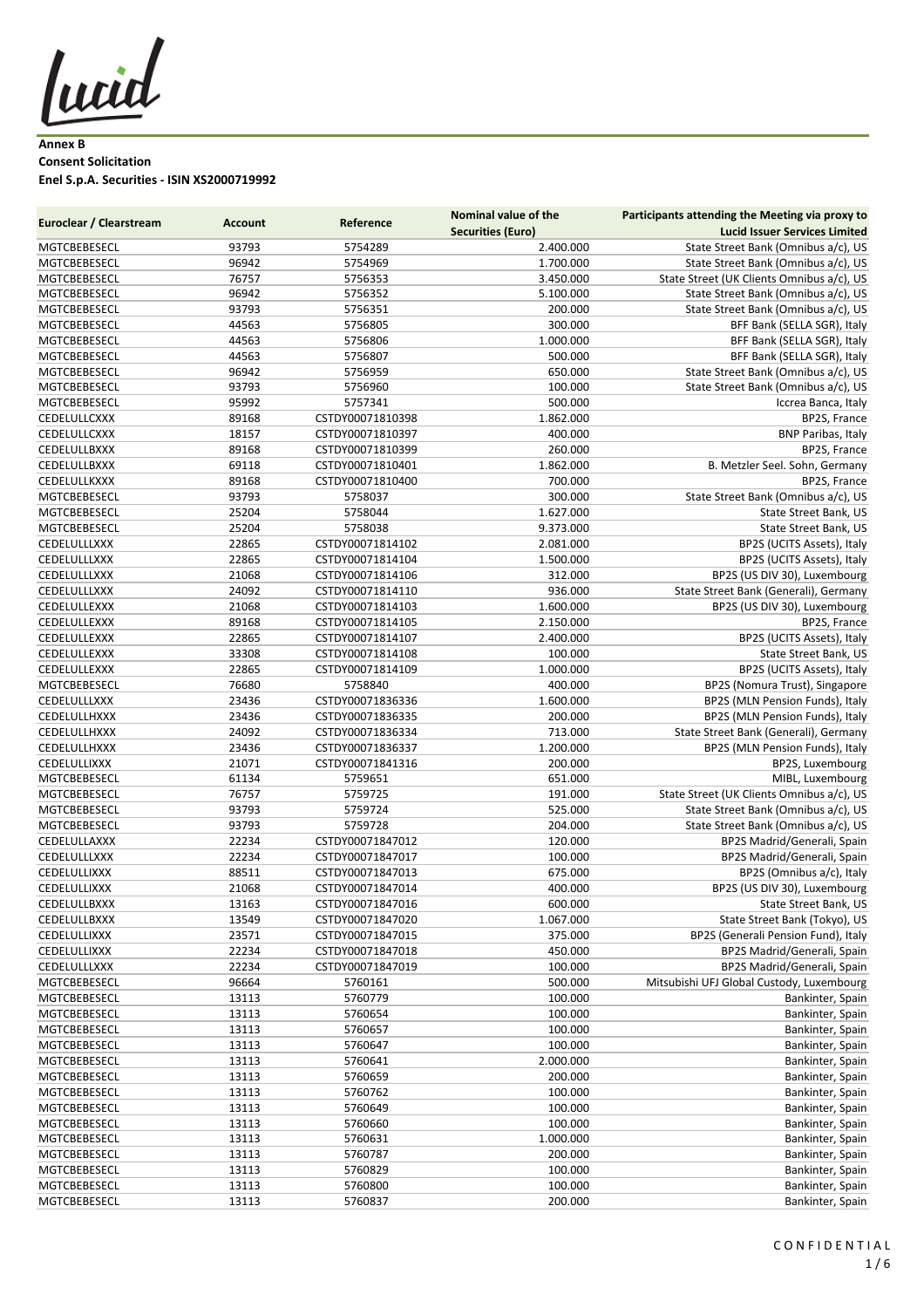| <b>GTCBTBESEC</b> |
|-------------------|
|                   |

| <b>MGTCBLBESCOOL</b> | 13113 | 5760840          | 100.000    | Bankinter, Spain                          |
|----------------------|-------|------------------|------------|-------------------------------------------|
| <b>MGTCBEBESECL</b>  | 13113 | 5760790          | 200.000    | Bankinter, Spain                          |
| MGTCBEBESECL         | 13113 | 5760838          | 200.000    | Bankinter, Spain                          |
| MGTCBEBESECL         | 13113 | 5760803          | 100.000    | Bankinter, Spain                          |
| MGTCBEBESECL         | 13113 | 5760843          | 200.000    |                                           |
|                      |       |                  |            | Bankinter, Spain                          |
| MGTCBEBESECL         | 13113 | 5760792          | 100.000    | Bankinter, Spain                          |
| MGTCBEBESECL         | 13113 | 5760844          | 100.000    | Bankinter, Spain                          |
| MGTCBEBESECL         | 13113 | 5760794          | 200.000    | Bankinter, Spain                          |
| MGTCBEBESECL         | 13113 | 5760823          | 100.000    | Bankinter, Spain                          |
| MGTCBEBESECL         | 13113 | 5760830          | 300.000    | Bankinter, Spain                          |
| MGTCBEBESECL         | 13113 | 5760854          | 100.000    | Bankinter, Spain                          |
| CEDELULLAXXX         | 27306 | CSTDY00071862328 | 132.000    | LBBW, Germany                             |
| CEDELULLAXXX         | 33308 | CSTDY00071862329 | 4.051.000  | State Street Bank, US                     |
|                      |       |                  |            |                                           |
| CEDELULLAXXX         | 33308 | CSTDY00071862330 | 2.100.000  | State Street Bank, US                     |
| MGTCBEBESECL         | 14899 | 5760970          | 200.000    | HSBC, Hong Kong                           |
| MGTCBEBESECL         | 16659 | 5761063          | 300.000    | Citibank (Aegon), UK                      |
| MGTCBEBESECL         | 74914 | 5761064          | 900.000    | Citibank (Aberdeen AM), UK                |
| MGTCBEBESECL         | 94276 | 5761113          | 500.000    | Brown Brothers Harriman, US               |
| MGTCBEBESECL         | 94276 | 5761116          | 700.000    | Brown Brothers Harriman, US               |
| MGTCBEBESECL         | 94276 | 5761109          | 300.000    | Brown Brothers Harriman, US               |
| MGTCBEBESECL         | 94276 | 5761112          | 100.000    | Brown Brothers Harriman, US               |
| MGTCBEBESECL         | 94276 | 5761110          | 100.000    | Brown Brothers Harriman, US               |
| MGTCBEBESECL         | 94276 | 5761111          | 300.000    | Brown Brothers Harriman, US               |
|                      |       |                  |            |                                           |
| MGTCBEBESECL         | 94276 | 5761114          | 100.000    | Brown Brothers Harriman, US               |
| MGTCBEBESECL         | 94276 | 5761115          | 300.000    | Brown Brothers Harriman, US               |
| MGTCBEBESECL         | 77627 | 5761263          | 300.000    | BP2S, Luxembourg                          |
| MGTCBEBESECL         | 21062 | 5761308          | 100.000    | Credit Suisse, Spain                      |
| MGTCBEBESECL         | 21062 | 5761311          | 200.000    | Credit Suisse, Spain                      |
| MGTCBEBESECL         | 21062 | 5761309          | 100.000    | Credit Suisse, Spain                      |
| MGTCBEBESECL         | 21062 | 5761307          | 200.000    | Credit Suisse, Spain                      |
| MGTCBEBESECL         | 21062 | 5761310          | 100.000    | Credit Suisse, Spain                      |
| MGTCBEBESECL         | 77698 | 5761392          | 800.000    | BPSS, Luxembourg                          |
| MGTCBEBESECL         | 96008 | 5761699          | 2.500.000  | Nomura Bank, Luxembourg                   |
| MGTCBEBESECL         | 14277 | 5761718          | 200.000    | Citibank (CL FDC Sicav), Luxembourg       |
| MGTCBEBESECL         | 46751 | 5762096          | 112.000    | S3 (IICS Clients), Spain                  |
| MGTCBEBESECL         | 15206 | 5762122          | 152.000    | State Street Bank, US                     |
| MGTCBEBESECL         | 96942 | 5762124          | 100.000    | State Street Bank (Omnibus a/c), US       |
| MGTCBEBESECL         | 93793 | 5762123          | 350.000    | State Street Bank (Omnibus a/c), US       |
| MGTCBEBESECL         | 76757 | 5762125          | 125.000    | State Street (UK Clients Omnibus a/c), US |
|                      |       |                  |            |                                           |
| MGTCBEBESECL         | 20355 | 5762126          | 800.000    | State Street Bank, US                     |
| MGTCBEBESECL         | 96942 | 5762153          | 806.000    | State Street Bank (Omnibus a/c), US       |
| MGTCBEBESECL         | 76757 | 5762154          | 4.000.000  | State Street (UK Clients Omnibus a/c), US |
| MGTCBEBESECL         | 25365 | 5762155          | 100.000    | State Street Bank & Trust, US             |
| MGTCBEBESECL         | 25365 | 5762285          | 525.000    | State Street Bank & Trust, US             |
| MGTCBEBESECL         | 90911 | 5762178          | 300.000    | BNY Mellon (Exempt a/c), Belgium          |
| MGTCBEBESECL         | 25365 | 5762287          | 485.000    | State Street Bank & Trust, US             |
| MGTCBEBESECL         | 25365 | 5762251          | 175.000    | State Street Bank & Trust, US             |
| MGTCBEBESECL         | 96942 | 5762224          | 20.000.000 | State Street Bank (Omnibus a/c), US       |
| MGTCBEBESECL         | 96942 | 5762241          | 1.000.000  | State Street Bank (Omnibus a/c), US       |
| MGTCBEBESECL         | 25365 | 5762288          | 139.000    | State Street Bank & Trust, US             |
| MGTCBEBESECL         | 90911 | 5762175          | 275.000    | BNY Mellon (Exempt a/c), Belgium          |
| MGTCBEBESECL         | 25365 | 5762240          | 2.200.000  | State Street Bank & Trust, US             |
| MGTCBEBESECL         | 25365 | 5762282          | 150.000    | State Street Bank & Trust, US             |
| MGTCBEBESECL         | 96942 | 5762250          | 100.000    | State Street Bank (Omnibus a/c), US       |
| MGTCBEBESECL         | 90911 | 5762172          | 1.000.000  | BNY Mellon (Exempt a/c), Belgium          |
|                      |       |                  |            |                                           |
| MGTCBEBESECL         | 25365 | 5762235          | 994.000    | State Street Bank & Trust, US             |
| MGTCBEBESECL         | 78010 | 5762176          | 400.000    | BNY Mellon AS AGT, US                     |
| MGTCBEBESECL         | 78010 | 5762177          | 3.100.000  | BNY Mellon AS AGT, US                     |
| MGTCBEBESECL         | 25365 | 5762283          | 175.000    | State Street Bank & Trust, US             |
| MGTCBEBESECL         | 77627 | 5762472          | 300.000    | BP2S, Luxembourg                          |
| CEDELULLBXXX         | 33308 | CSTDY00071902819 | 300.000    | State Street Bank, US                     |
| CEDELULLEXXX         | 33308 | CSTDY00071902820 | 2.000.000  | State Street Bank, US                     |
| CEDELULLKXXX         | 21061 | CSTDY00071902818 | 4.500.000  | BP2S (Italian UCITS), Luxembourg          |
| CEDELULLKXXX         | 33308 | CSTDY00071902821 | 5.081.000  | State Street Bank, US                     |
| CEDELULLBXXX         | 88511 | CSTDY00071902822 | 500.000    | BP2S (Omnibus a/c), Italy                 |
| CEDELULLBXXX         | 27306 | CSTDY00071902825 | 500.000    | LBBW, Germany                             |
| CEDELULLBXXX         | 27306 | CSTDY00071902826 | 416.000    | LBBW, Germany                             |
| CEDELULLBXXX         | 27306 | CSTDY00071902829 | 1.500.000  | LBBW, Germany                             |
| CEDELULLBXXX         | 89168 | CSTDY00071902831 | 300.000    | BP2S, France                              |
| CEDELULLEXXX         | 27306 | CSTDY00071902827 | 680.000    | LBBW, Germany                             |
| CEDELULLHXXX         | 21061 | CSTDY00071902823 | 1.500.000  | BP2S (Italian UCITS), Luxembourg          |
|                      |       |                  |            |                                           |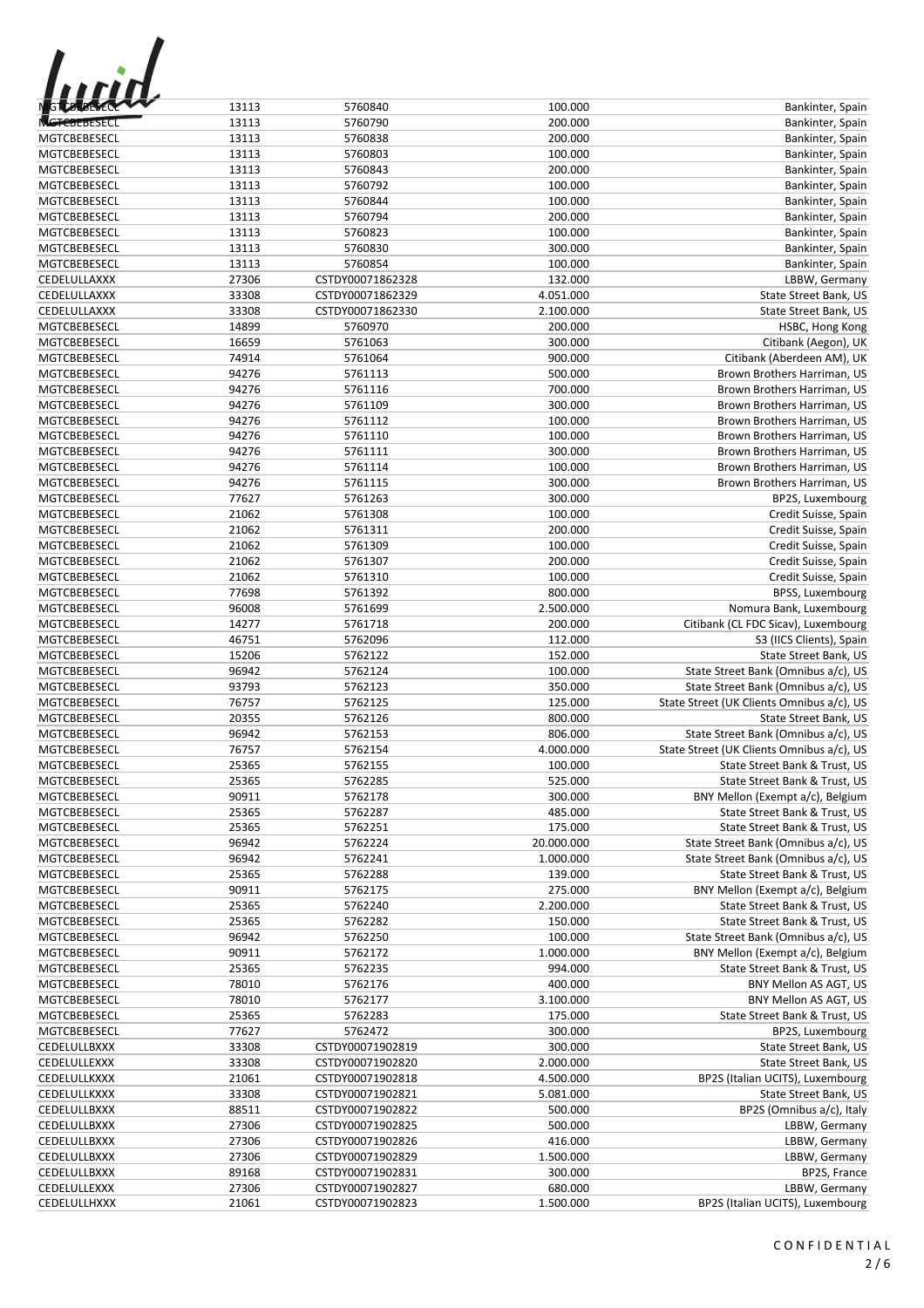| ,,,,,<br><b>IG TUBLISHEDE</b> |  |
|-------------------------------|--|
| $F$ BEBESECI                  |  |

| <b>MG to to the community</b> | 47447 | 5763114          | 4.200.000  | SMTB, Luxembourg                       |
|-------------------------------|-------|------------------|------------|----------------------------------------|
| <b>MGTCBEBESECL</b>           | 20639 | 5763598          | 15.500.000 | JP Morgan Chase (Norges), UK           |
| MGTCBEBESECL                  | 78878 | 5763530          | 200.000    | <b>BP2S Pension Fund, Italy</b>        |
| CEDELULLHXXX                  | 88511 | CSTDY00071910991 | 1.100.000  | BP2S (Omnibus a/c), Italy              |
| MGTCBEBESECL                  | 17616 | 5763723          | 200.000    | Citibank (L&G), UK                     |
| MGTCBEBESECL                  | 93205 | 5763741          | 148.000    | HSBC Bank, UK                          |
| MGTCBEBESECL                  | 12770 | 5763804          | 390.000    | BP2S (Zurich clients), France          |
| MGTCBEBESECL                  | 26333 |                  |            |                                        |
|                               |       | 5763986          | 400.000    | HSBC Securities Services, Luxembourg   |
| MGTCBEBESECL                  | 90911 | 5764065          | 4.000.000  | BNY Mellon (Exempt a/c), Belgium       |
| <b>MGTCBEBESECL</b>           | 76064 | 5764067          | 377.000    | BNY Mellon, Belgium                    |
| MGTCBEBESECL                  | 90911 | 5764061          | 1.200.000  | BNY Mellon (Exempt a/c), Belgium       |
| MGTCBEBESECL                  | 90911 | 5764064          | 1.000.000  | BNY Mellon (Exempt a/c), Belgium       |
| MGTCBEBESECL                  | 90911 | 5764062          | 1.800.000  | BNY Mellon (Exempt a/c), Belgium       |
| MGTCBEBESECL                  | 90911 | 5764066          | 16.436.000 | BNY Mellon (Exempt a/c), Belgium       |
| MGTCBEBESECL                  | 46751 | 5764099          | 416.000    | S3 (IICS Clients), Spain               |
| MGTCBEBESECL                  | 93608 | 5764139          | 100.000    | Credit Suisse (Clients), Italy         |
| CEDELULLGXXX                  | 31173 | IPCP15256705     | 500.000    | UBS, Switzerland                       |
| CEDELULLBXXX                  | 22759 | IPCP15256708     | 132.000    | CACEIS BL Tax Exem UCITS, Luxembourg   |
| CEDELULLBXXX                  | 24304 | IPCP15256709     | 1.950.000  | Caceis Bank Milano, Italy              |
| CEDELULLEXXX                  | 70704 | CSTDY00071915363 | 2.000.000  | Banque Degroof, Luxembourg             |
| CEDELULLEXXX                  | 56842 | CSTDY00071915366 | 300.000    | Brown Brother Harriman, US             |
| CEDELULLHXXX                  | 19155 | CSTDY00071915364 | 2.000.000  | <b>BNP Paribas, France</b>             |
| CEDELULLBXXX                  | 20166 | CSTDY00071915361 | 1.700.000  |                                        |
| CEDELULLBXXX                  | 27306 | CSTDY00071915362 | 8.162.000  | LBBW, Germany                          |
| CEDELULLBXXX                  | 56842 | CSTDY00071915365 | 3.800.000  | Brown Brother Harriman, US             |
| CEDELULLBXXX                  | 56842 | CSTDY00071915367 | 3.500.000  | Brown Brother Harriman, US             |
| CEDELULLBXXX                  | 56842 | CSTDY00071915368 | 1.200.000  | Brown Brother Harriman, US             |
| CEDELULLFXXX                  | 56842 | CSTDY00071915373 | 1.300.000  | Brown Brother Harriman, US             |
| MGTCBEBESECL                  | 93793 |                  |            | State Street Bank (Omnibus a/c), US    |
|                               |       | 5764313          | 100.000    |                                        |
| MGTCBEBESECL                  | 91909 | 5764339          | 104.000    | Nykredit Bank, Denmark                 |
| CEDELULLAXXX                  | 33308 | CSTDY00071921866 | 400.000    | State Street Bank, US                  |
| CEDELULLFXXX                  | 33308 | CSTDY00071921863 | 1.000.000  | State Street Bank, US                  |
| CEDELULLBXXX                  | 33308 | CSTDY00071921865 | 685.000    | State Street Bank, US                  |
| CEDELULLFXXX                  | 17740 | CSTDY00071921868 | 16.363.000 | State Street Bank GmbH, Germany        |
| CEDELULLKXXX                  | 17740 | CSTDY00071921862 | 350.000    | State Street Bank GmbH, Germany        |
| CEDELULLKXXX                  | 17740 | CSTDY00071921861 | 5.000.000  | State Street Bank GmbH, Germany        |
| CEDELULLKXXX                  | 17740 | CSTDY00071921864 | 3.663.000  | State Street Bank GmbH, Germany        |
| CEDELULLKXXX                  | 17740 | CSTDY00071921867 | 744.000    | State Street Bank GmbH, Germany        |
| CEDELULLKXXX                  | 13772 | CSTDY00071921869 | 905.000    | Citibank, US                           |
| MGTCBEBESECL                  | 45717 | 5764384          | 3.000.000  | BNY Mellon / ING, Belgium              |
| MGTCBEBESECL                  | 20815 | 5764387          | 1.200.000  | BNY Mellon, Belgium                    |
| MGTCBEBESECL                  | 90911 | 5764385          | 1.100.000  | BNY Mellon (Exempt a/c), Belgium       |
| MGTCBEBESECL                  | 27833 | 5764388          | 900.000    | BNYM SA/NV, Belgium                    |
| CEDELULLAXXX                  | 17740 | CSTDY00071924258 | 34.062.000 | State Street Bank GmbH, Germany        |
| CEDELULLBXXX                  | 17740 | CSTDY00071924287 | 3.178.000  | State Street Bank GmbH, Germany        |
| CEDELULLAXXX                  | 17740 | CSTDY00071924288 | 2.000.000  | State Street Bank GmbH, Germany        |
| MGTCBEBESECL                  | 78791 | 5764852          | 1.000.000  | State Street Bank, US                  |
| MGTCBEBESECL                  | 46752 | 5764735          | 600.000    | S3 (Clients), Spain                    |
| MGTCBEBESECL                  | 90911 | 5765109          | 208.000    | BNY Mellon (Exempt a/c), Belgium       |
| CEDELULLCXXX                  | 17740 | CSTDY00071939705 | 10.702.000 | State Street Bank GmbH, Germany        |
| CEDELULLBXXX                  | 34433 | CSTDY00071939704 | 8.210.000  | BP2S / BPER Banca, Italy               |
| CEDELULLBXXX                  | 17740 | CSTDY00071939707 | 700.000    |                                        |
|                               |       |                  |            | State Street Bank GmbH, Germany        |
| CEDELULLIXXX                  | 17740 | CSTDY00071939709 | 8.450.000  | State Street Bank GmbH, Germany        |
| CEDELULLIXXX                  | 17740 | CSTDY00071939711 | 1.900.000  | State Street Bank GmbH, Germany        |
| CEDELULLIXXX                  | 17740 | CSTDY00071939712 | 100.000    | State Street Bank GmbH, Germany        |
| CEDELULLFXXX                  | 17740 | CSTDY00071939708 | 104.000    | State Street Bank GmbH, Germany        |
| CEDELULLFXXX                  | 17740 | CSTDY00071939710 | 3.150.000  | State Street Bank GmbH, Germany        |
| MGTCBEBESECL                  | 97044 | 5765219          | 1.500.000  | Banque Cantonale Vaudoise, Switzerland |
| MGTCBEBESECL                  | 22232 | 5765393          | 275.000    | Pictet, Switzerland                    |
| MGTCBEBESECL                  | 46752 | 5765547          | 166.000    | S3 (Clients), Spain                    |
| MGTCBEBESECL                  | 90911 | 5765764          | 450.000    | BNY Mellon (Exempt a/c), Belgium       |
| MGTCBEBESECL                  | 97816 | 5765763          | 208.000    | BNY Mellon (Clients), Belgium          |
| MGTCBEBESECL                  | 99232 | 5765782          | 300.000    | Sumitomo Trust, Luxembourg             |
| MGTCBEBESECL                  | 20669 | 5765822          | 3.950.000  | Banque Nationale Suisse, Switzerland   |
| MGTCBEBESECL                  | 78280 | 5765836          | 2.000.000  | Pictet, Luxembourg                     |
| MGTCBEBESECL                  | 78280 | 5765838          | 900.000    | Pictet, Luxembourg                     |
| MGTCBEBESECL                  | 49433 | 5765839          | 250.000    | Pictet, Luxembourg                     |
| MGTCBEBESECL                  | 49433 | 5765840          | 125.000    | Pictet, Luxembourg                     |
| MGTCBEBESECL                  | 90588 | 5765848          | 4.657.000  | Citibank (Pohjola Bank), UK            |
| MGTCBEBESECL                  | 49433 | 5765841          | 100.000    | Pictet, Luxembourg                     |
| MGTCBEBESECL                  | 91255 | 5765933          | 475.000    | Deutsche Bank, UK                      |
|                               |       |                  |            |                                        |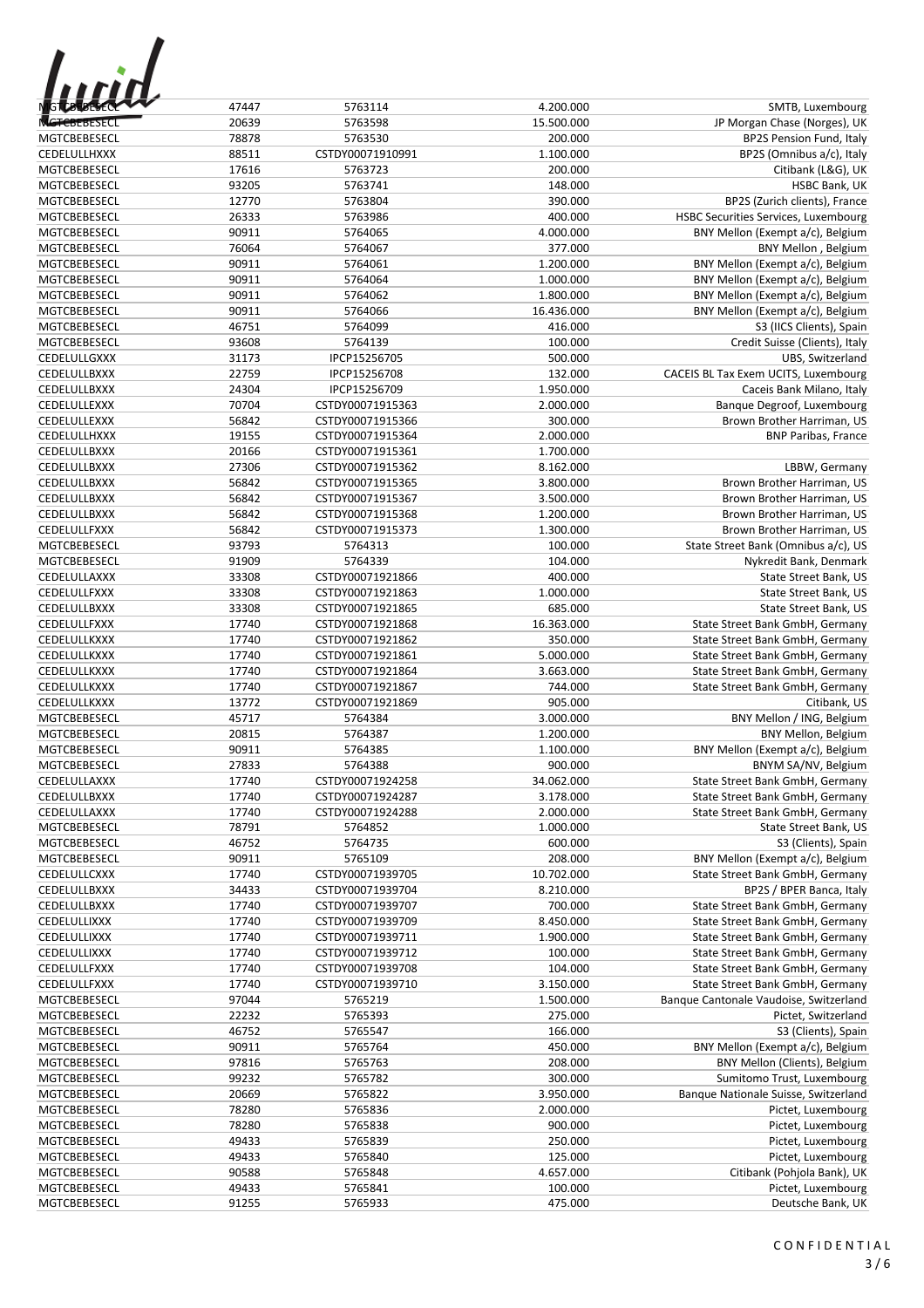| 1 F F<br><b>GTCBLBESCH</b> |
|----------------------------|
| 81 SF (                    |

| <b>GT 28 BESECK</b> | 44561 | 5765953          | 5.515.000  | BFF Bank (Arca Fondi) SpA, Italy               |
|---------------------|-------|------------------|------------|------------------------------------------------|
|                     |       |                  |            |                                                |
| <b>MCTCBEBESECI</b> | 79009 | 5765978          | 100.000    | Raiffeisen Landesbank Oberoesterreich, Austria |
| MGTCBEBESECL        | 24507 | 5765974          | 200.000    | Raiffeisen Landesbank Oberoesterreich, Austria |
| MGTCBEBESECL        | 24507 | 5765975          | 300.000    | Raiffeisen Landesbank Oberoesterreich, Austria |
| MGTCBEBESECL        | 79009 | 5765976          | 400.000    | Raiffeisen Landesbank Oberoesterreich, Austria |
| MGTCBEBESECL        | 94539 | 5765990          | 1.000.000  | Royal Bank of Canada, UK                       |
| MGTCBEBESECL        | 20517 | 5766400          | 7.000.000  | JP Morgan Chase (Deka Bank), UK                |
| MGTCBEBESECL        | 77988 | 5766376          | 300.000    | JP Morgan Chase, UK                            |
| MGTCBEBESECL        | 25896 | 5766428          | 1.369.000  | JPMorgan Chase, UK                             |
| MGTCBEBESECL        | 25896 | 5766398          | 100.000    | JPMorgan Chase, UK                             |
| MGTCBEBESECL        | 90258 | 5766472          | 400.000    | Bank Julius Baer, Switzerland                  |
| MGTCBEBESECL        | 77988 | 5766415          | 650.000    | JP Morgan Chase, UK                            |
| MGTCBEBESECL        | 23861 | 5766426          | 100.000    | JP Morgan Chase (Omnibus), UK                  |
| MGTCBEBESECL        | 11965 | 5766385          | 200.000    | JP Morgan Chase (BGI Dublin), UK               |
|                     |       |                  |            |                                                |
| MGTCBEBESECL        | 11965 | 5766403          | 300.000    | JP Morgan Chase (BGI Dublin), UK               |
| MGTCBEBESECL        | 44369 | 5766434          | 700.000    | JP Morgan Chase, UK                            |
| MGTCBEBESECL        | 90258 | 5766470          | 185.000    | Bank Julius Baer, Switzerland                  |
| <b>MGTCBEBESECL</b> | 11965 | 5766390          | 500.000    | JP Morgan Chase (BGI Dublin), UK               |
| <b>MGTCBEBESECL</b> | 23218 | 5766424          | 250.000    | JPM Chase Bank, UK                             |
| MGTCBEBESECL        | 20517 | 5766416          | 200.000    | JP Morgan Chase (Deka Bank), UK                |
| MGTCBEBESECL        | 77988 | 5766377          | 230.000    | JP Morgan Chase, UK                            |
| MGTCBEBESECL        | 11965 | 5766410          | 225.000    | JP Morgan Chase (BGI Dublin), UK               |
| MGTCBEBESECL        | 11965 | 5766384          | 400.000    | JP Morgan Chase (BGI Dublin), UK               |
| MGTCBEBESECL        | 20517 | 5766413          | 5.000.000  | JP Morgan Chase (Deka Bank), UK                |
| MGTCBEBESECL        | 11240 | 5766430          | 4.600.000  | JP Morgan Chase (Aviva), UK                    |
| MGTCBEBESECL        | 16748 | 5766372          | 202.000    | <b>BCSL/FIRM, UK</b>                           |
| MGTCBEBESECL        |       |                  |            |                                                |
|                     | 25896 | 5766425          | 386.000    | JPMorgan Chase, UK                             |
| MGTCBEBESECL        | 23861 | 5766411          | 3.800.000  | JP Morgan Chase (Omnibus), UK                  |
| MGTCBEBESECL        | 23861 | 5766382          | 100.000    | JP Morgan Chase (Omnibus), UK                  |
| MGTCBEBESECL        | 23847 | 5766418          | 800.000    | JP Morgan Chase (UK Res Gross a/c), UK         |
| MGTCBEBESECL        | 23861 | 5766438          | 100.000    | JP Morgan Chase (Omnibus), UK                  |
| MGTCBEBESECL        | 25896 | 5766456          | 579.000    | JPMorgan Chase, UK                             |
| CEDELULLCXXX        | 33308 | CSTDY00071950265 | 600.000    | State Street Bank, US                          |
| CEDELULLGXXX        | 26768 | CSTDY00071950274 | 1.200.000  | RBC, Luxembourg                                |
| CEDELULLCXXX        | 32441 | CSTDY00071950276 | 312.000    | EFG Bank, Switzerland                          |
| CEDELULLHXXX        | 38702 | CSTDY00071950269 | 700.000    | RBC ISB, Luxembourg                            |
| CEDELULLDXXX        | 26769 | CSTDY00071950266 | 900.000    | RBC, Luxembourg                                |
| CEDELULLDXXX        | 71208 | CSTDY00071950267 | 50.942.000 | RBC Dexia ISB, Luxembourg                      |
| CEDELULLDXXX        | 30851 | CSTDY00071950268 | 804.000    | RBC ISB, Luxembourg                            |
|                     |       | CSTDY00071950271 |            |                                                |
| CEDELULLDXXX        | 33277 |                  | 700.000    | RBC IS, Luxembourg                             |
| CEDELULLDXXX        | 39330 | CSTDY00071950270 | 700.000    | RBC ISB, Luxembourg                            |
| CEDELULLDXXX        | 32692 | CSTDY00071950272 | 1.000.000  | RBC IS, Luxembourg                             |
| CEDELULLDXXX        | 32082 | CSTDY00071950273 | 1.100.000  | RBC (PRAM), Luxembourg                         |
| CEDELULLDXXX        | 39436 | CSTDY00071950275 | 2.896.000  | RBCISB, Luxembourg                             |
| CEDELULLCXXX        | 20697 | CSTDY00071950277 | 1.000.000  | Bank Lombard Odier, Switzerland                |
| MGTCBEBESECL        | 62897 | 5767082          | 1.000.000  |                                                |
| MGTCBEBESECL        | 94285 | 5767501          | 200.000    | Credit Suisse, Switzerland                     |
| MGTCBEBESECL        | 46518 | 5767500          | 500.000    | Credit Suisse, Luxembourg                      |
| MGTCBEBESECL        | 94285 | 5767502          | 200.000    | Credit Suisse, Switzerland                     |
| MGTCBEBESECL        | 94285 | 5767533          | 100.000    | Credit Suisse, Switzerland                     |
| MGTCBEBESECL        | 41218 | 5767686          | 11.400.000 | Cecabank (Invercaixa), Spain                   |
| MGTCBEBESECL        | 90125 | 5767745          | 600.000    | Northern Trust, UK                             |
| MGTCBEBESECL        | 14989 | 5767747          | 5.000.000  | Northern Trust / Melbourne NLD, UK             |
|                     |       |                  |            |                                                |
| MGTCBEBESECL        | 14989 | 5767746          | 2.000.000  | Northern Trust / Melbourne NLD, UK             |
| MGTCBEBESECL        | 20931 | 5767748          | 500.000    | Northern Trust, Luxembourg                     |
| MGTCBEBESECL        | 77627 | 5767803          | 200.000    | BP2S, Luxembourg                               |
| CEDELULLIXXX        | 51906 | CSTDY00071977766 | 300.000    | Donner & Reuschel Aktiengesellschaft, Germany  |
| CEDELULLJXXX        | 50917 | CSTDY00071977765 | 2.000.000  | DWP Bank, Germany                              |
| CEDELULLJXXX        | 51215 | CSTDY00071977764 | 200.000    | DZ Bank, Germany                               |
| MGTCBEBESECL        | 25248 | 5767912          | 324.000    | SGSS (Fond Pens), Italy                        |
| MGTCBEBESECL        | 23436 | 5767872          | 1.170.000  | SGSS, France                                   |
| MGTCBEBESECL        | 23436 | 5767877          | 3.648.000  | SGSS, France                                   |
| MGTCBEBESECL        | 26796 | 5767878          | 733.000    | Societe Generale, France                       |
| MGTCBEBESECL        | 91030 | 5767910          | 3.951.000  | SGSS (Clients), Italy                          |
| MGTCBEBESECL        | 13644 | 5767909          | 500.000    | SGSS (Astri), Italy                            |
| MGTCBEBESECL        | 23399 |                  | 234.000    |                                                |
|                     |       | 5767880          |            | SGSS, France                                   |
| MGTCBEBESECL        | 91030 | 5767911          | 12.000.000 | SGSS (Clients), Italy                          |
| <b>MGTCBEBESECL</b> | 23436 | 5767875          | 1.040.000  | SGSS, France                                   |
| MGTCBEBESECL        | 23399 | 5767873          | 760.000    | SGSS, France                                   |
| MGTCBEBESECL        | 23399 | 5767874          | 700.000    | SGSS, France                                   |
| MGTCBEBESECL        | 26796 | 5767879          | 216.000    | Societe Generale, France                       |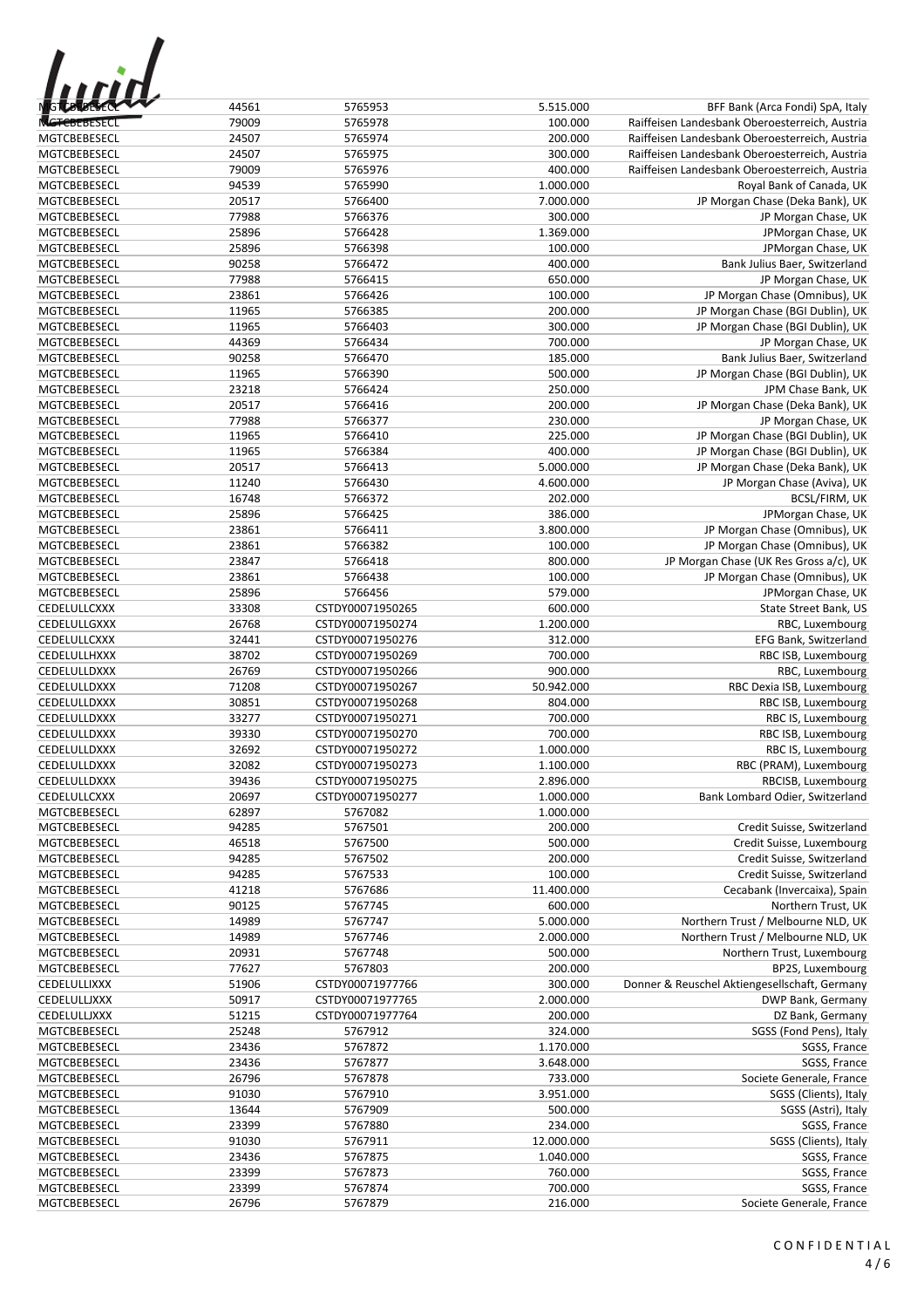| 1 F J 1<br><b>IG TO TO BESECK</b> |  |
|-----------------------------------|--|
| CBEBESECI                         |  |

| <b>MGTCHERERY</b>   | 26796 | 5767871          | 400.000    | Societe Generale, France             |
|---------------------|-------|------------------|------------|--------------------------------------|
| <b>MGTCBEBESECL</b> | 77834 | 5767968          | 100.000    |                                      |
| MGTCBEBESECL        | 94405 | 5767994          | 100.000    | Goldman Sachs Intl (Clients), UK     |
| MGTCBEBESECL        | 94405 | 5767992          | 200.000    | Goldman Sachs Intl (Clients), UK     |
| MGTCBEBESECL        | 90911 | 5768076          | 1.029.000  | BNY Mellon (Exempt a/c), Belgium     |
| CEDELULLDXXX        | 83320 | IPCP15270764     | 100.000    | SIX SIS AG, Switzerland              |
| CEDELULLDXXX        | 34396 | IPCP15270765     | 10.600.000 | CBSB, Luxembourg                     |
| CEDELULLEXXX        | 22986 | IPCP15270766     | 2.100.000  | Caceis, France                       |
| CEDELULLGXXX        | 23003 | IPCP15270769     | 3.100.000  | Caceis, Luxembourg                   |
|                     |       |                  |            |                                      |
| CEDELULLEXXX        | 32664 | IPCP15270770     | 250.000    | CBSB/CAI (Clients), Switzerland      |
| CEDELULLBXXX        | 72490 | IPCP15270771     | 2.100.000  | Caceis Bank, Luxembourg              |
| CEDELULLJXXX        | 22633 | IPCP15270772     | 11.737.000 | Caceis, France                       |
| CEDELULLGXXX        | 19001 | IPCP15270773     | 5.900.000  | Caceis Bank, France                  |
| CEDELULLCXXX        | 22759 | IPCP15270774     | 325.000    | CACEIS BL Tax Exem UCITS, Luxembourg |
| CEDELULLFXXX        | 22633 | IPCP15270775     | 50.000     | Caceis, France                       |
| CEDELULLKXXX        | 71224 | CSTDY00071982222 | 2.000.000  | RBC Dexia, Ireland                   |
| MGTCBEBESECL        | 21891 | 5768246          | 100.000    | Monte Titoli SPA, Italy              |
| MGTCBEBESECL        | 96942 | 5768274          | 100.000    | State Street Bank (Omnibus a/c), US  |
| MGTCBEBESECL        | 91770 | 5768279          | 200.000    | BNY Mellon, US                       |
| MGTCBEBESECL        | 90911 | 5773745          | 4.660.000  | BNY Mellon (Exempt a/c), Belgium     |
| MGTCBEBESECL        | 96942 | 5790702          | 500.000    | State Street Bank (Omnibus a/c), US  |
| MGTCBEBESECL        | 21357 | 5804320          | 104.000    | HSBC Trinkaus & Burkhardt, Germany   |
| MGTCBEBESECL        | 21357 | 5804318          | 728.000    | HSBC Trinkaus & Burkhardt, Germany   |
| MGTCBEBESECL        | 21357 | 5804319          | 208.000    | HSBC Trinkaus & Burkhardt, Germany   |
| MGTCBEBESECL        | 93793 | 5808487          | 3.834.000  | State Street Bank (Omnibus a/c), US  |
| MGTCBEBESECL        | 93793 | 5808515          | 1.000.000  | State Street Bank (Omnibus a/c), US  |
| MGTCBEBESECL        | 93793 | 5808490          | 185.000    | State Street Bank (Omnibus a/c), US  |
| MGTCBEBESECL        | 20408 | 5809452          | 300.000    | Citibank (Tax Exempt clients), UK    |
| MGTCBEBESECL        | 44566 | 5809480          | 2.150.000  | BFF Bank (FDI Pensione), Italy       |
| CEDELULLGXXX        | 22865 | CSTDY00072735052 | 20.627.000 | BP2S (UCITS Assets), Italy           |
| CEDELULLGXXX        | 22865 | CSTDY00072735650 | 500.000    | BP2S (UCITS Assets), Italy           |
| CEDELULLGXXX        | 22865 | CSTDY00072734079 | 13.364.000 |                                      |
|                     |       |                  |            | BP2S (UCITS Assets), Italy           |
| CEDELULLGXXX        | 22865 | CSTDY00072735053 | 500.000    | BP2S (UCITS Assets), Italy           |
| CEDELULLGXXX        | 22865 | CSTDY00072734666 | 22.165.000 | BP2S (UCITS Assets), Italy           |
| CEDELULLFXXX        | 22865 | CSTDY00072735051 | 400.000    | BP2S (UCITS Assets), Italy           |
| CEDELULLGXXX        | 22865 | CSTDY00072734080 | 1.000.000  | BP2S (UCITS Assets), Italy           |
| CEDELULLFXXX        | 22865 | CSTDY00072734665 | 300.000    | BP2S (UCITS Assets), Italy           |
| CEDELULLFXXX        | 13163 | CSTDY00072735649 | 5.343.000  | State Street Bank, US                |
| CEDELULLGXXX        | 22865 | CSTDY00072734085 | 1.500.000  | BP2S (UCITS Assets), Italy           |
| CEDELULLFXXX        | 22865 | CSTDY00072735054 | 1.400.000  | BP2S (UCITS Assets), Italy           |
| CEDELULLGXXX        | 22865 | CSTDY00072735055 | 10.231.000 | BP2S (UCITS Assets), Italy           |
| CEDELULLFXXX        | 88511 | CSTDY00072734083 | 10.500.000 | BP2S (Omnibus a/c), Italy            |
| CEDELULLGXXX        | 22865 | CSTDY00072735056 | 400.000    | BP2S (UCITS Assets), Italy           |
| CEDELULLFXXX        | 22865 | CSTDY00072734084 | 1.300.000  | BP2S (UCITS Assets), Italy           |
| CEDELULLBXXX        | 22865 | CSTDY00072735652 | 4.006.000  | BP2S (UCITS Assets), Italy           |
| CEDELULLFXXX        | 19155 | CSTDY00072734664 | 400.000    | <b>BNP Paribas, France</b>           |
| CEDELULLFXXX        | 22865 | CSTDY00072736570 | 1.750.000  | BP2S (UCITS Assets), Italy           |
| CEDELULLGXXX        | 22865 | CSTDY00072734667 | 500.000    | BP2S (UCITS Assets), Italy           |
| CEDELULLGXXX        | 22865 | CSTDY00072734082 | 1.500.000  | BP2S (UCITS Assets), Italy           |
| CEDELULLGXXX        | 22865 | CSTDY00072734668 | 1.500.000  | BP2S (UCITS Assets), Italy           |
| CEDELULLIXXX        | 22865 | CSTDY00072736571 | 2.000.000  | BP2S (UCITS Assets), Italy           |
| CEDELULLIXXX        | 13163 | CSTDY00072735050 | 832.000    | State Street Bank, US                |
| CEDELULLIXXX        | 22865 | CSTDY00072735651 | 43.881.000 | BP2S (UCITS Assets), Italy           |
| CEDELULLIXXX        | 22865 | CSTDY00072735057 | 1.700.000  | BP2S (UCITS Assets), Italy           |
| CEDELULLIXXX        | 22865 | CSTDY00072734081 | 1.000.000  | BP2S (UCITS Assets), Italy           |
| CEDELULLIXXX        | 22865 | CSTDY00072735653 | 7.834.000  | BP2S (UCITS Assets), Italy           |
| CEDELULLKXXX        | 22865 | CSTDY00072734093 | 14.700.000 | BP2S (UCITS Assets), Italy           |
|                     |       |                  |            |                                      |
| CEDELULLBXXX        | 22865 | CSTDY00072735658 | 11.805.000 | BP2S (UCITS Assets), Italy           |
| CEDELULLKXXX        | 22865 | CSTDY00072734675 | 4.000.000  | BP2S (UCITS Assets), Italy           |
| CEDELULLBXXX        | 22865 | CSTDY00072736574 | 2.794.000  | BP2S (UCITS Assets), Italy           |
| CEDELULLKXXX        | 22865 | CSTDY00072736575 | 6.322.000  | BP2S (UCITS Assets), Italy           |
| CEDELULLBXXX        | 22865 | CSTDY00072735659 | 1.000.000  | BP2S (UCITS Assets), Italy           |
| CEDELULLKXXX        | 22865 | CSTDY00072734679 | 600.000    | BP2S (UCITS Assets), Italy           |
| CEDELULLBXXX        | 22865 | CSTDY00072734678 | 400.000    | BP2S (UCITS Assets), Italy           |
| CEDELULLBXXX        | 22865 | CSTDY00072734680 | 3.419.000  | BP2S (UCITS Assets), Italy           |
| CEDELULLBXXX        | 22865 | CSTDY00072734673 | 2.325.000  | BP2S (UCITS Assets), Italy           |
| CEDELULLBXXX        | 22865 | CSTDY00072734674 | 700.000    | BP2S (UCITS Assets), Italy           |
| CEDELULLBXXX        | 22865 | CSTDY00072735098 | 200.000    | BP2S (UCITS Assets), Italy           |
| CEDELULLBXXX        | 33308 | CSTDY00072735099 | 100.000    | State Street Bank, US                |
| CEDELULLKXXX        | 22865 | CSTDY00072734094 | 11.516.000 | BP2S (UCITS Assets), Italy           |
| CEDELULLDXXX        | 23003 | IPCP15382161     | 104.000    | Caceis, Luxembourg                   |
|                     |       |                  |            |                                      |